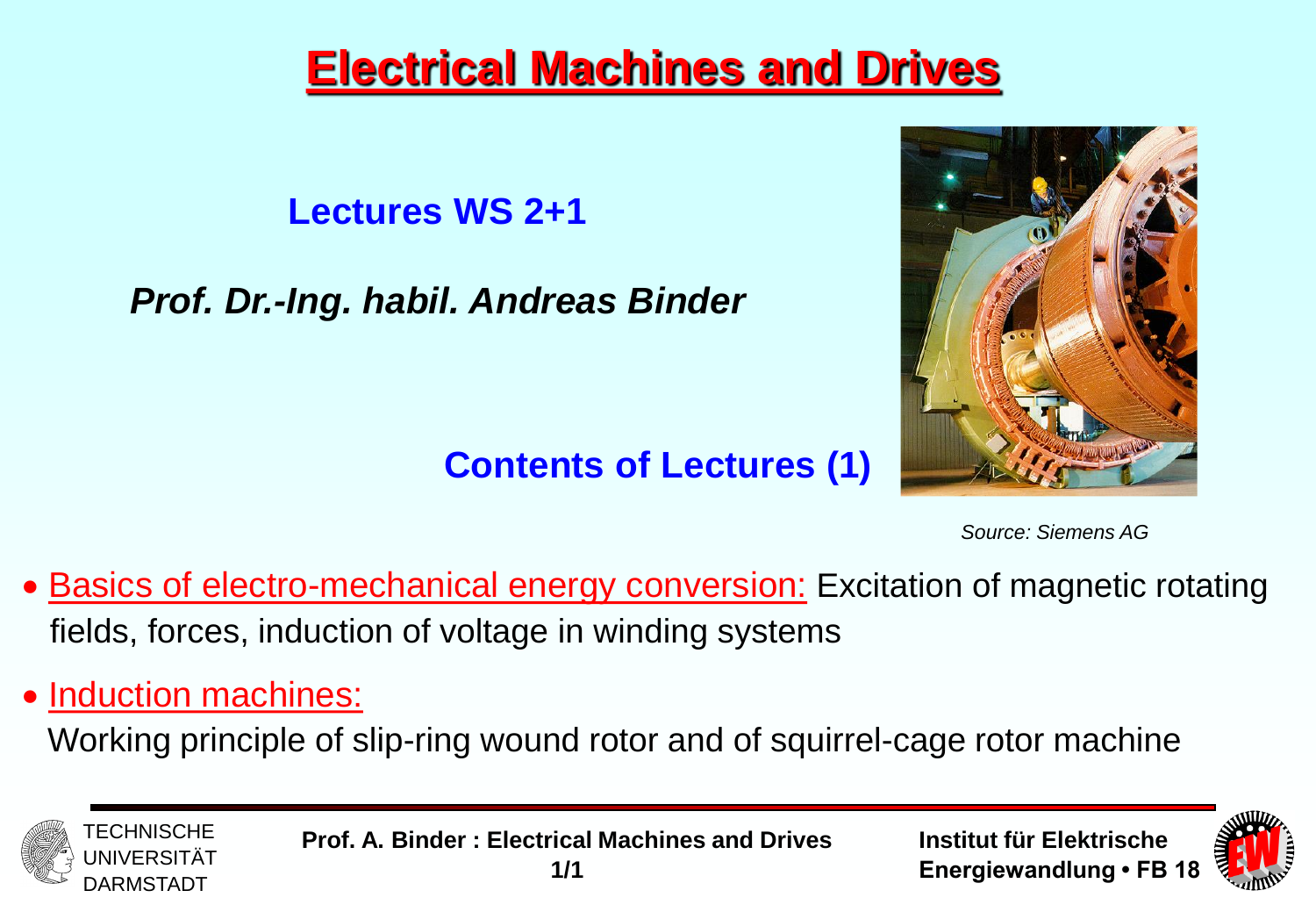# **Electrical Machines and Drives**

### **Contents of lectures (2)**

- Drives technology with induction machines: Grid-operated constant speed drives, applications, inverter-fed variable speed drives
- **Synchronous machines:** Working principle of cylindrical rotor and salient pole rotor machines, generator operation at the grid and in stand-alone application, sudden short circuit, stability at load steps, permanent magnet synchronous machines
- Direct current (DC)-machines: Working principle of modern DC machines, DC-drive technology with converter supply, flux weakening, commutation limits, dynamic equations

#### **Add-on offers to the lectures:**

Tutorials, excursion to industry Power point presentation (down load), CD ROM

full text book, collection of calculation examples





**Prof. A. Binder : Electrical Machines and Drives 1/2**